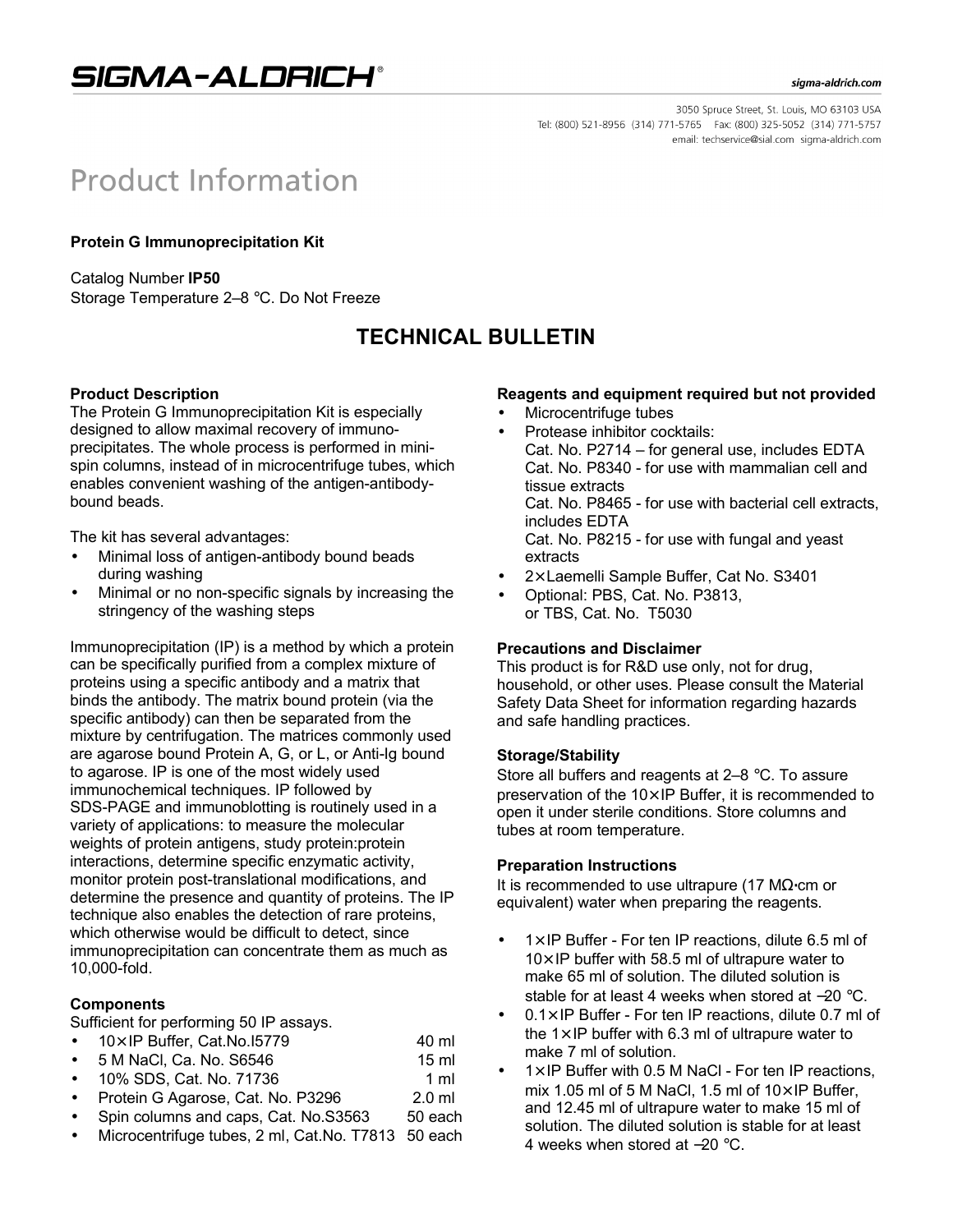- $1 \times$  IP buffer with 0.1% SDS For ten IP reactions, dilute 0.15 ml of 10% SDS with 15 ml of  $1 \times$  IP Buffer to make 15 ml of solution. The diluted solution is stable for at least 4 weeks when stored at −20 °C.
- $\bullet$  1 $\times$  IP buffer with 0.1% SDS and 0.5 M NaCl For ten IP reactions, mix 0.15 ml of 10% SDS, 1.05 ml of 5 M NaCl, 1.5 ml of 10 $\times$  IP Buffer, and 12.3 ml of ultrapure water to make 15 ml of solution.
- Protein G Agarose Just before use, wash 30 μl of Protein G Agarose per each IP reaction, with 1 ml of cold  $1\times$  IP Buffer or PBS by gently vortexing and spinning in a microcentrifuge at 12,000 × *g* for 30 seconds. Remove the supernatant carefully by aspiration. Repeat twice. Add 50  $\mu$ l of fresh 1 $\times$  IP Buffer or PBS. The beads are ready to be used.

# **Procedure**

- **Notes:**
- Cell lysis is an important step when performing immunoprecipitation. The detergent of choice should solubilize the antigen of interest without denaturing it or altering its immunoreactivity. The  $1\times$ IP Buffer can be used in most cases. Nevertheless, it should be individually checked in cases where enzymatic activity or weak protein:protein interactions are studied.
- It is critical to add protease inhibitors to the cell lysis solution (see Reagents and Equipment Required but Not Provided).
- The number and type of washes are important when dealing with non-specific binding. The Basic Protocol is a suggested guideline. When undesired background signals are observed use the Support Protocol and Supplementary Information for troubleshooting.

# **A. Basic Protocol**

1. Add the following components into an empty spin column:

| Component            | Amount                                                                                                                      | <b>Comments</b>                                                                                                  |
|----------------------|-----------------------------------------------------------------------------------------------------------------------------|------------------------------------------------------------------------------------------------------------------|
| Cell Lysate          | $100 - 600$ µl                                                                                                              | • Amount depends<br>on protein<br>abundance<br>• Add protease<br>inhibitors                                      |
| Specific<br>antibody | Antiserum<br>$0.5 - 5$ µl<br>Culture<br>5-100 µl<br>supernatant<br>Ascites fluid<br>$1-5$ µl<br>Purified antibody<br>1-5 µg | Titration is recom-<br>mended: Add a<br>variable amount of<br>antibody to a<br>constant amount of<br>cell lysate |
| $1 \times$ IP Buffer | Complete to final volume of<br>600 µl                                                                                       |                                                                                                                  |

- 2. Cap the spin column and incubate for 1 hour to overnight at 2–8 °C, mixing the sample by inversion.
- 3. During incubation, wash 30 μL per reaction of Protein G Agarose beads (see Preparation Instructions).
- 4. After the 1 hour incubation, transfer the washed Protein G beads to the cell lysate in the spin column. If beads remain in their washing tube they may be collected by adding 20–30 μl of  $1 \times$  IP Buffer.
- 5. Incubate for 2 hours to overnight at  $2-8$  °C, mixing the sample head-over-tail.
- 6. Break off the tip of the spin column (Figure 1 B). Do not discard the tip. The inverted tip serves in later steps as a closure to the column (step 14, see Figure 1 C).
- 7. Insert each column into one of the 2 ml microcentrifuge tubes supplied.
- 8. Spin in a microcentrifuge at 12,000 × *g* for 15–30 seconds at 2–8 °C. Discard the effluent.
- 9. Wash the beads in the spin column by resuspending in 700 μl of 1× IP Buffer.
- 10. Centrifuge at 12,000  $\times$  *g* for 15–30 seconds at 2–8 °C. Discard the effluent.
- 11. Repeat steps 9 and 10 five more times.

12. Perform the last wash with  $0.1 \times$  IP Buffer. **Note**: When exhaustive removal of detergent is required, 0.1× IP Buffer can be replaced by PBS or TBS in the last wash.

The sample is now ready for protein activity assays, which can be performed in the spin column, or for other downstream applications, e.g., analysis by SDS-PAGE.

# Sample preparation for SDS-PAGE

- 13. Centrifuge the spin column at  $12,000 \times g$  for 15–30 seconds at  $2-8$  °C.
- 14. Close the spin column tightly with the inverted tip (see Figure 1 C).
- 15. Add 40–100 μl of  $1\times$  Laemelli sample buffer on the beads.
- 16. Mix the beads gently (no vortexing) in order to avoid spreading the beads on the column walls.
- 17. Insert the closed column into a new microcentrifuge tube and transfer to a heating block preheated to 95 °C.
- 18. Heat samples for 5 minutes. Be sure the Protein G Agarose complex is within the heating well.
- 19. Open the column tip, insert the column back into the microcentrifuge tube, and centrifuge at 12,000  $\times$  *g* for 30 seconds.

The eluted immunoprecipitate is ready to be loaded on a SDS-PAGE gel.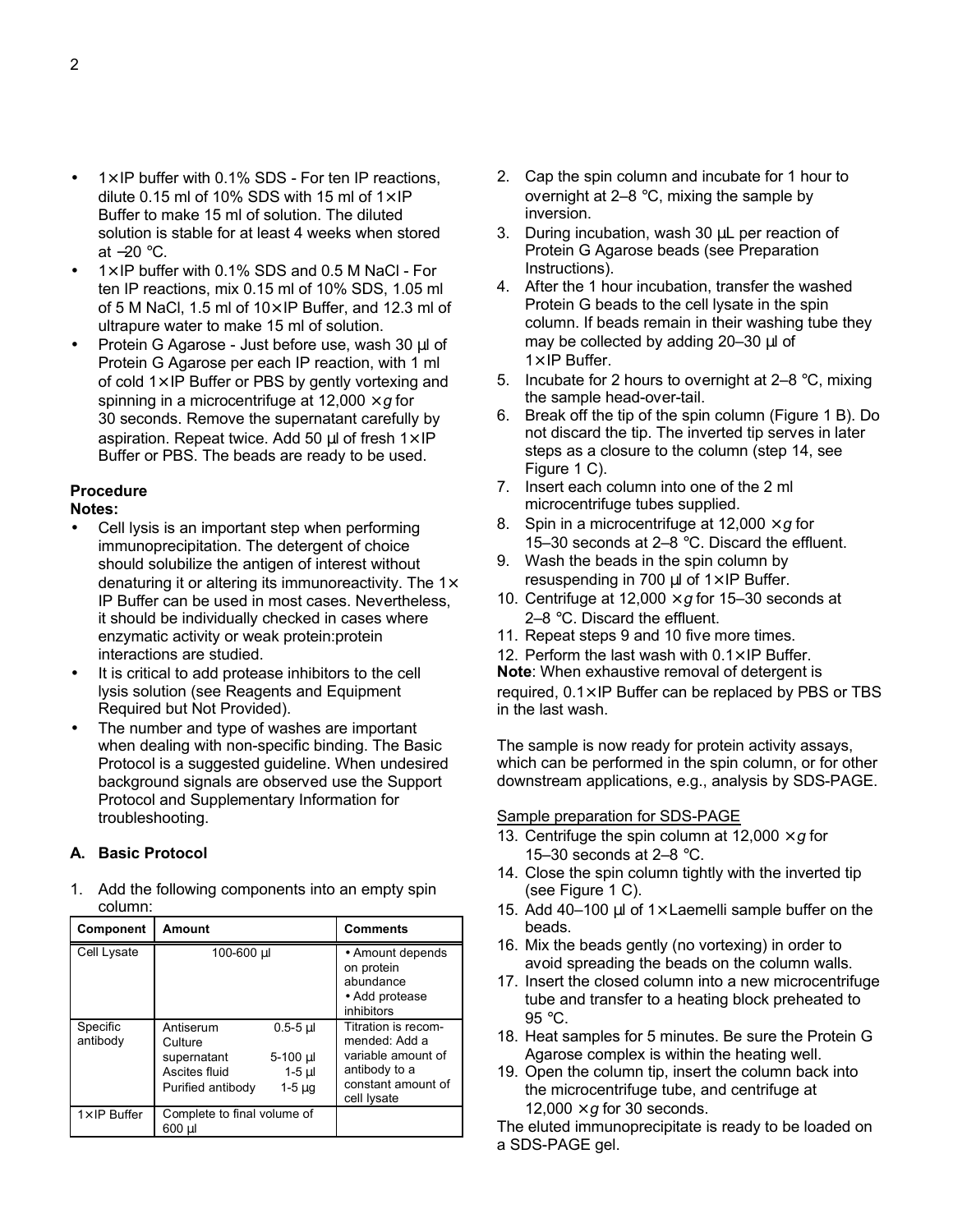#### **B. Support Protocol**

When non-specific background binding of proteins is observed, it may be necessary to modify the washing protocol and increase the stringency of the washing conditions by adding salt and/or SDS.

The following table describes options of increasing washing stringency, which are to be used in steps 9 to 11 of the Basic Protocol.

|                   | <b>Option 1</b>                            | <b>Option 2</b>                                  | Option 3                                  |
|-------------------|--------------------------------------------|--------------------------------------------------|-------------------------------------------|
| First 2<br>washes | $1 \times$ IP Buffer<br>with<br>0.5 M NaCl | $1 \times$ IP Buffer/<br>0.5 M NaCl/<br>0.1% SDS | $1 \times$ IP Buffer/<br>0.1% SDS         |
| Next 4<br>washes  | $1\times$ IP Buffer                        | $1\times$ IP Buffer                              | $1 \times$ IP Buffer                      |
| Last<br>wash      | $0.1 \times$ IP<br>Buffer, PBS,<br>or TBS  | $0.1 \times$ IP<br>Buffer, PBS,<br>or TBS        | $0.1 \times$ IP<br>Buffer, PBS,<br>or TBS |

Note: When exhaustive removal of detergent is required,  $0.1 \times$  IP Buffer in the last wash can be replaced by PBS or TBS.

#### **C. Supplementary Information**

1. Preclearance step

To reduce background caused by non-specific adsorption of irrelevant cellular proteins to the Protein G Agarose, a pre-clearing step can sometimes be useful:

- a. Add 30 μl of the Protein G Agarose suspension to the cell extract sample in a microcentrifuge tube and incubate for 3 hours to overnight at 2–8 °C in a suitable shaker or rocking platform.
- b. Pellet the beads by centrifugation at  $12,000 \times q$ for 30 seconds in a microcentrifuge and collect the supernatant (precleared cell lysate) to a fresh tube. The sample is now ready for immunoprecipitation as described.

2. Bridging Antibody

In cases where Protein G does not bind the specific antibody efficiently, adding a bridging antibody between the specific antibody and the Protein G may be helpful. The bridging antibody is an anti-Ig specific for the species/isotype of the immunoprecipitating specific antibody, which is made in a species that binds well to Protein G.

- a. Wash the Protein G Agarose beads twice with PBS.
- b. Add 5–10 μl of the bridging antibody and incubate for 30 minutes to 1 hour at room temperature
- c. Wash twice with PBS.
- d. The Protein G complex is ready to be added in step 4 of the Basic Protocol.
- 3. Binding characteristics of Protein G Agarose The affinities of immunoglobulins for Protein G vary between different species. Although Protein G is recommended for most species, it is not recommended for detection of mouse IgA, IgM, or IgD.

Protein G binding characteristics:

| <b>Species</b> | Immunoglobulin | <b>Protein G Binding</b> |
|----------------|----------------|--------------------------|
| Mouse          | lgG1           | $++++$                   |
|                | lgG2a          | $++++$                   |
|                | lgG2b          | $+ + +$                  |
|                | IgG3           | $^{+ + +}$               |
| Rat            | IgG1           | $\ddot{}$                |
|                | lgG2a          | $++++$                   |
|                | lgG2b          | $^{\mathrm{+}}$          |
|                | lgG2c          | $++$                     |
| Human          | lgG1           | $++++$                   |
|                | lgG2           | $++++$                   |
|                | lgG3           | $++++$                   |
|                | lgG4           | $++++$                   |
|                | IgM            |                          |
|                | lgA            |                          |
|                | <b>IgE</b>     |                          |
|                | IgD            |                          |
|                | Fab            | $++$                     |
|                | K light chains |                          |
|                | L light chains |                          |
|                | scFv           |                          |
| Rabbit         |                | $^{+ + +}$               |
| Sheep          |                | $++$                     |
| Goat           |                | $+ +$                    |
| Horse          |                | $++++$                   |
| Guinea pig     |                | $++$                     |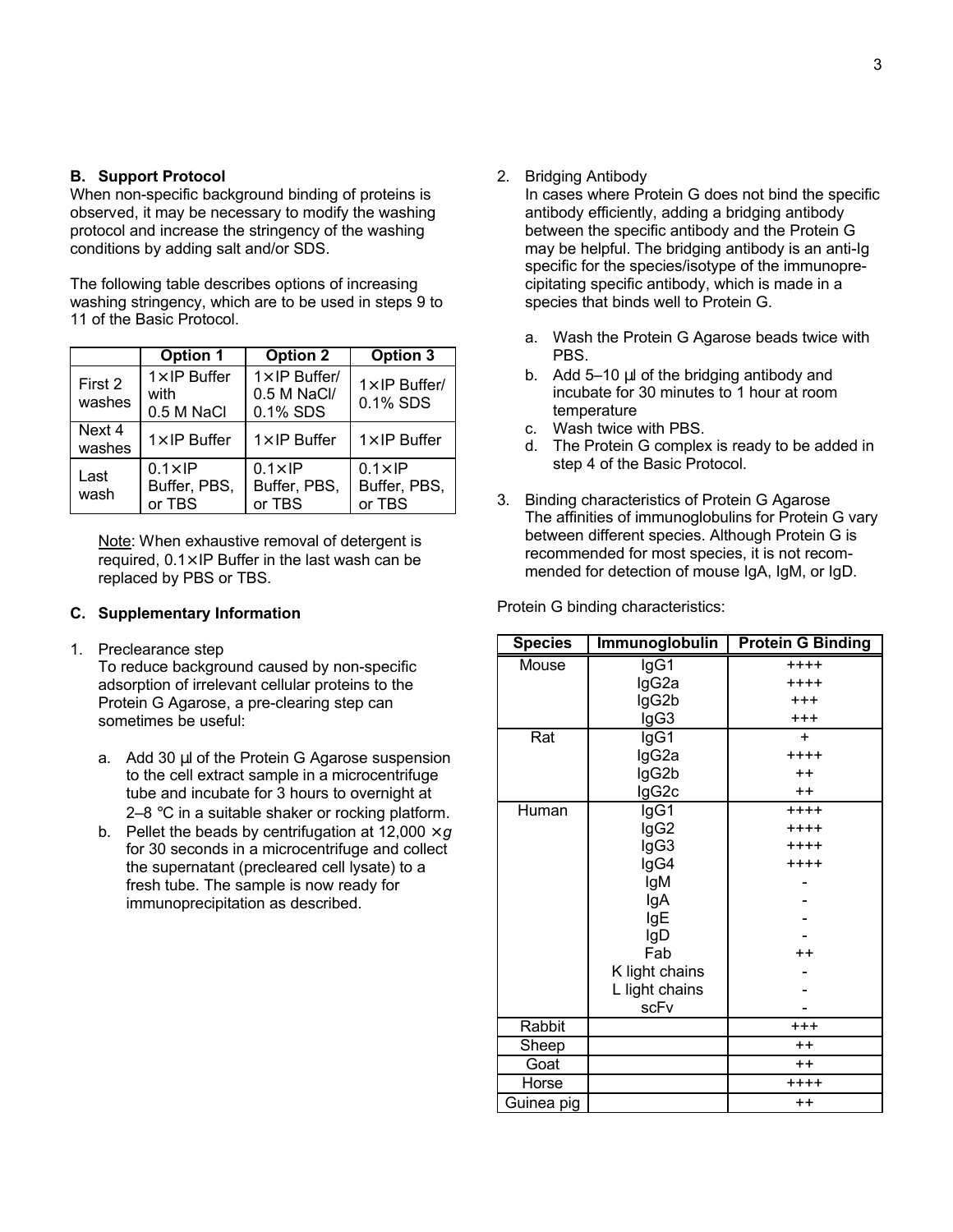#### **References**

- 1. Current protocols in Molecular Biology, Eds., Ausubel, F.M., et al., John Wiley & Sons, Inc. (1999).
- 2. Antibodies: A Laboratory Manual, Eds., Harlow, E., and Lane, D., Cold Spring Harbor Laboratory Press, Cold Spring Harbor, N.Y. (1988).
- 3. Meier, T., *Anal. Biochem*., **204**, 220 (1992).
- 4. Hjelmeland, J.M., and Chrambach, A., *Methods Enzymol*., **104**, 305-318 (1984).
- 5. Doolittle, M.H., et al., *Analytical Biochemistry*, **195**, 364-368 (1991).

DS,PHC 01/15-1

٦

| Problem                  | <b>Possible Cause</b>                                       | <b>Solution</b>                                                                                                                                                                                                                                                                                                                           |
|--------------------------|-------------------------------------------------------------|-------------------------------------------------------------------------------------------------------------------------------------------------------------------------------------------------------------------------------------------------------------------------------------------------------------------------------------------|
| No signal is<br>observed | Specific Antibody is not capable of<br>immunoprecipitation. | Try a different antibody. Not every antibody,<br>especially a monoclonal antibody, can<br>immunoprecipitate.<br>Add a bridging antibody.                                                                                                                                                                                                  |
|                          | Antigen of interest not present in the<br>sample.           | Make sure the sample is appropriate.<br>Prepare fresh lysates. Avoid using frozen lysates.<br>Use a different lysing buffer.<br>Use appropriate protease inhibitors in sample or<br>increase their concentration.                                                                                                                         |
|                          | Washes are too stringent.                                   | Reduce the number or washes.<br>Avoid using high NaCl concentration.<br>Use solutions that do not contain detergents.                                                                                                                                                                                                                     |
|                          | Incubation times are inadequate.                            | Try to prolong the incubation times.                                                                                                                                                                                                                                                                                                      |
|                          | Interfering substance present in sample.                    | Lysates containing 2-mercaptoethanol, dithio-<br>threitol (DTT), or other reducing agents may<br>destroy antibody function and must be avoided.<br>Excessive detergent concentrations can also<br>interfere with the antibody-antigen interaction.                                                                                        |
|                          | Detection system is inadequate.                             | If Western blotting detection is used:<br>Check primary and secondary antibodies.<br>Check whether the transfer was adequate.                                                                                                                                                                                                             |
| <b>Background is</b>     | Proteins bind non specifically to Protein G.                | Preclear the sample one or two additional times.                                                                                                                                                                                                                                                                                          |
| too high                 | Insufficient washes.                                        | Increase the number of washes.<br>Prolong the washes with $1 \times$ IP Buffer, incubating<br>each wash for 15 minutes.<br>Increase the salt and/or SDS concentrations in<br>washing solutions.<br>Centrifuge at low speed to avoid non-specific<br>trapping of proteins during centrifugation of<br>Protein G Agarose/antigen complexes. |

# **Troubleshooting Guide**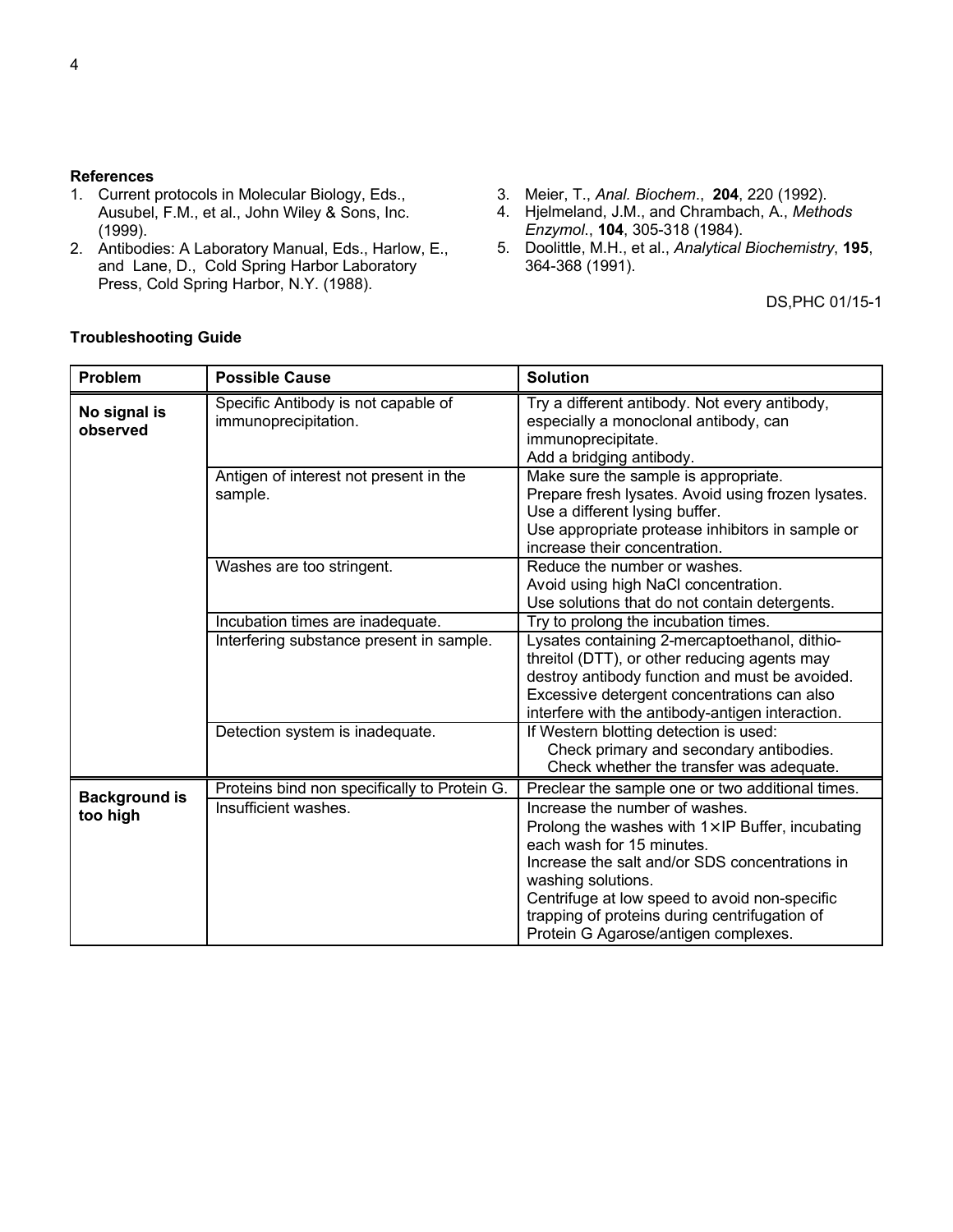